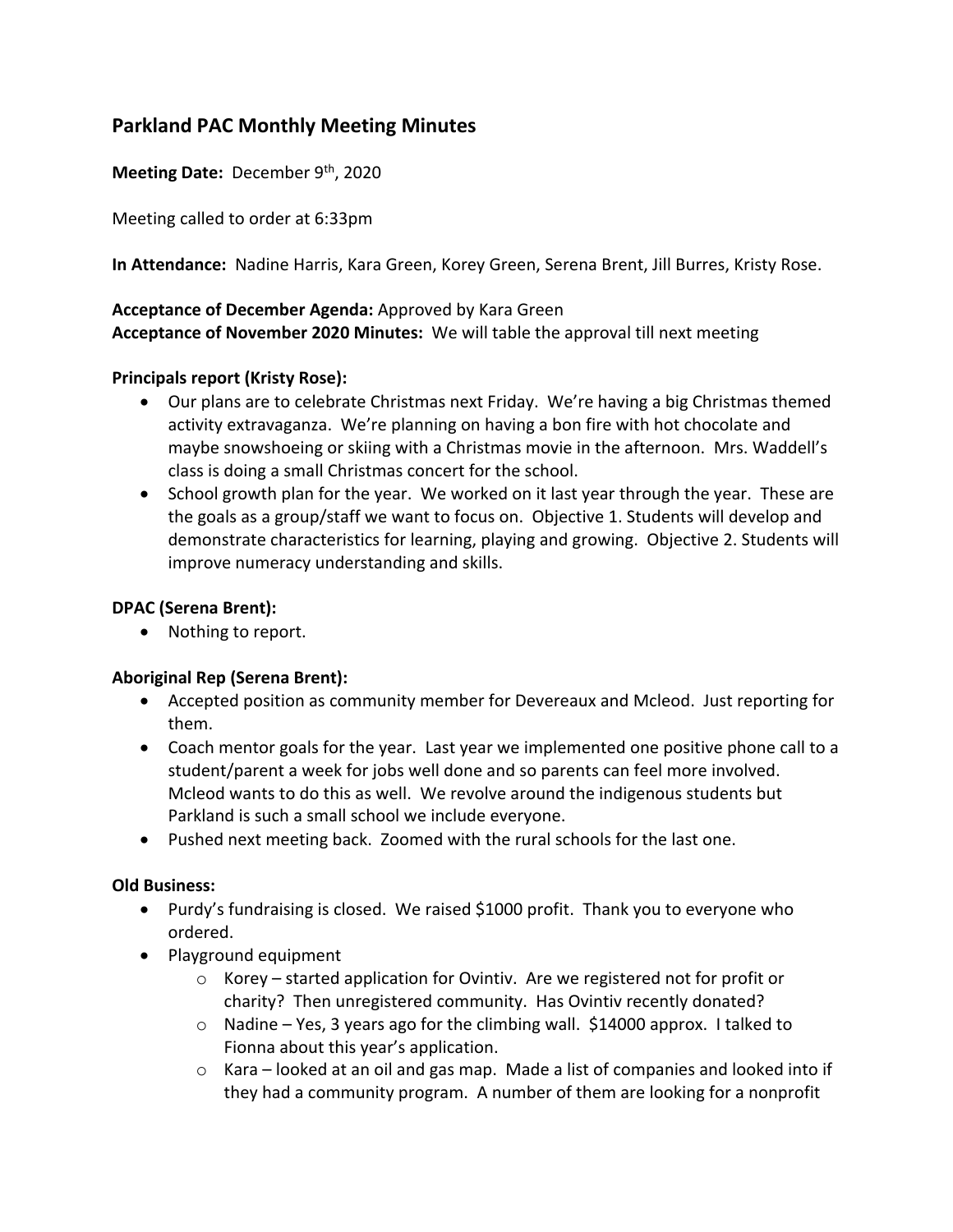organization. Would we be interested as applying as a nonprofit? I talked to a lawyer and it would cost about \$1400 to switch over.

- $\circ$  Kristy I can inquire to the school board to see if we're under the school banner.
- $\circ$  Kara Some PACs run under nonprofit. There are four steps to go through.
- $\circ$  Serena we have normally ran such small numbers that we never went that way.
- o Kara We can register the PAC as a non-registered society.
- $\circ$  Nadine Our bank account Is under Parkland PAC. Add JJJ Pipelines to your list of companies.
- o Kara started the application for ARC. They need a document put together for what it is exactly what we want for the year. Need to make a formal document for everything we're looking for.
- $\circ$  Korey Look at all costs for installation, etc. Just need a ballpark number showing we have other funding.
- o Nadine We'll run this by Denise and Kristen next month.
- o Korey Could also do raffles to raise money.
- o Kara Talking to a lawyer tomorrow to see if she'll drop her rate for this purpose. Just to register as a society. Need to have a board of directors. It would be the same as what we have now. It's a simple process. Need an annual report done and it to be filed every year by the treasurer.
- $\circ$  Nadine Would like a yearly and initial cost.
- $\circ$  Serena Look in to the district to see if there's a number we can run.
- $\circ$  Kara will work on the formal proposal. Will add a greenhouse in there too.
- Covid no new protocols in place.
- Banking Stephanie needs to be taken off PAC account and Kristen needs to be added. Denise wants to keep it to executives only on the account.
	- o Nadine I'll make a motion to remove Stephanie and Kristen to the bank account.
	- o Serena I accept it.
	- o Kara I'll second it.
- Monthly meeting date will be the first Wednesday of the month at 630.
- Nadine Need someone on PAC to have their food safe.
	- o Kristy Not necessary unless we're preparing which we're not. All volunteers will need their food safe when things return to normal.
	- o Nadine PAC Could cover the cost for it. Will discuss with Denise.

#### **New Business:**

• Little Ceasers Pizza fundraiser was done in February last year. We'll start sending out information in January.

#### **Open Table:**

• Kara – More fundraising ideas: Flower bouquets and bulbs – Nairena and Courtney. Maybe we can talk to them about doing a fundraiser.